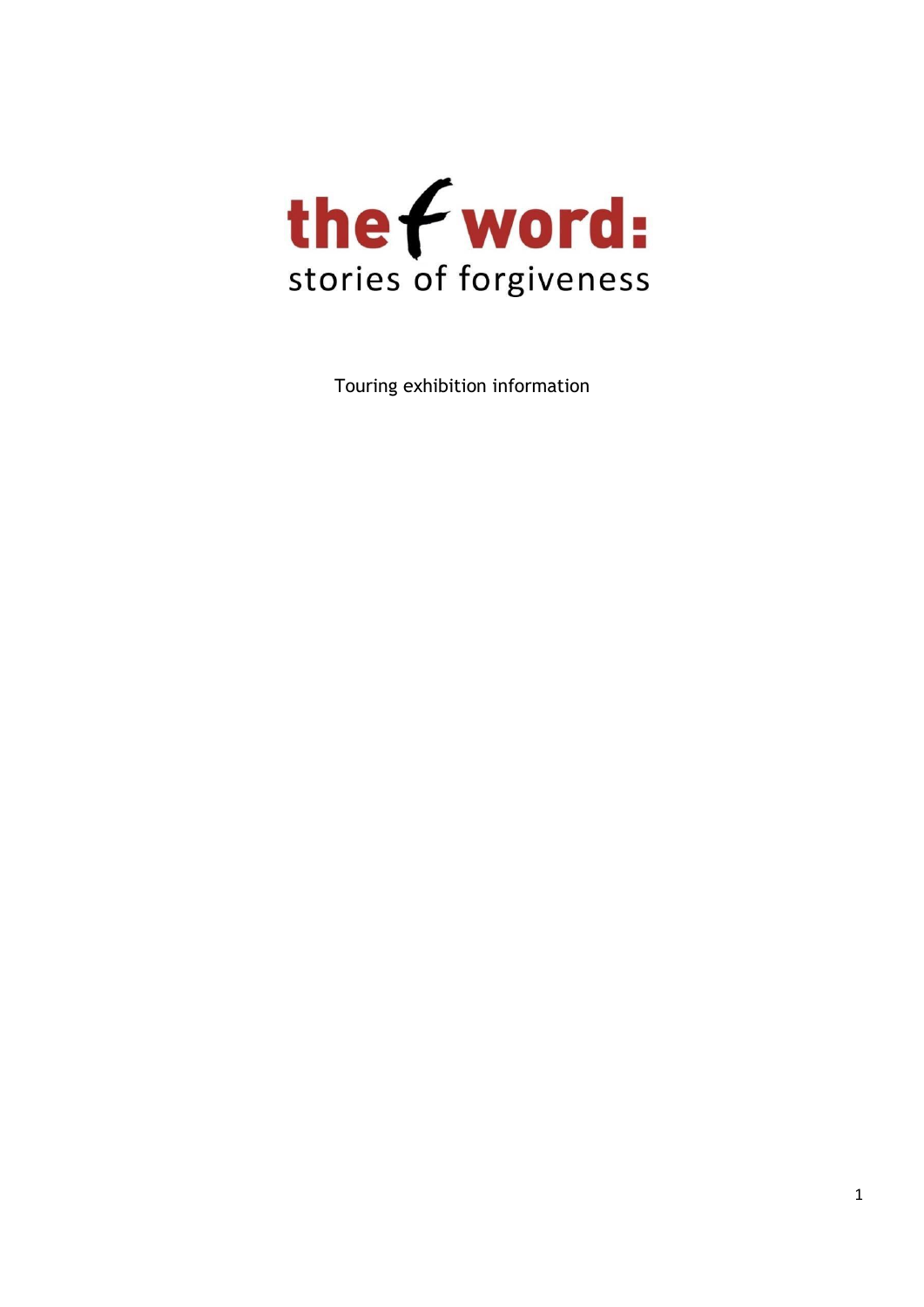# **Background information**

In a world where retaliation and revenge grab all the headlines, *The F Word* exhibition aims to start a different conversation by sharing the stories of people whose lives have been shattered by violence, tragedy and injustice but who have chosen to explore forgiveness and reconciliation.

*The F Word* is the brainchild of British journalist Marina Cantacuzino and photographer Brian Moody. They collected stories from across the globe and the original exhibition was launched to wide acclaim at the Oxo Tower Gallery, London in January 2004. During the two week exhibition period it was visited by around 6000 people and since then the exhibition has been seen in more than 550 venues, across 14 countries, to an audience of over 70,000 people.

The intense interest in the exhibition led to the creation of The Forgiveness Project. The Forgiveness Project is a UK based charity which works with people who have experienced hurt and trauma to understand how we can heal, restore and rehumanise.

The Forgiveness Project is about enquiry and exploration. We do not promote forgiveness as the only way to heal past wounds, but rather explore its limits and possibilities through individual personal experience. Forgiveness is not held up as a magic bullet or a panacea for all ills. Rather the stories reveal the journey to be tough but compelling, often painful and costly but also potentially transformative. We do not claim to have all the answers, but rather invite people to consider some extreme examples of hurt and trauma as a means of examining unresolved issues in their own lives.

# **Contact details**

The Forgiveness Project

+44 (0) 7395 827709

exhibition@theforgivenessproject.com

[www.theforgivenessproject.com](http://www.theforgivenessproject.com/)

<u>w[www.youtube.com/user/ForgivenessVideo](http://www.youtube.com/user/ForgivenessVideo)</u>

[www.twitter.com/ForgivenessProj](http://www.twitter.com/ForgivenessProj)

**1** [www.facebook.com/ForgivenessProj](http://www.facebook.com/ForgivenessProj)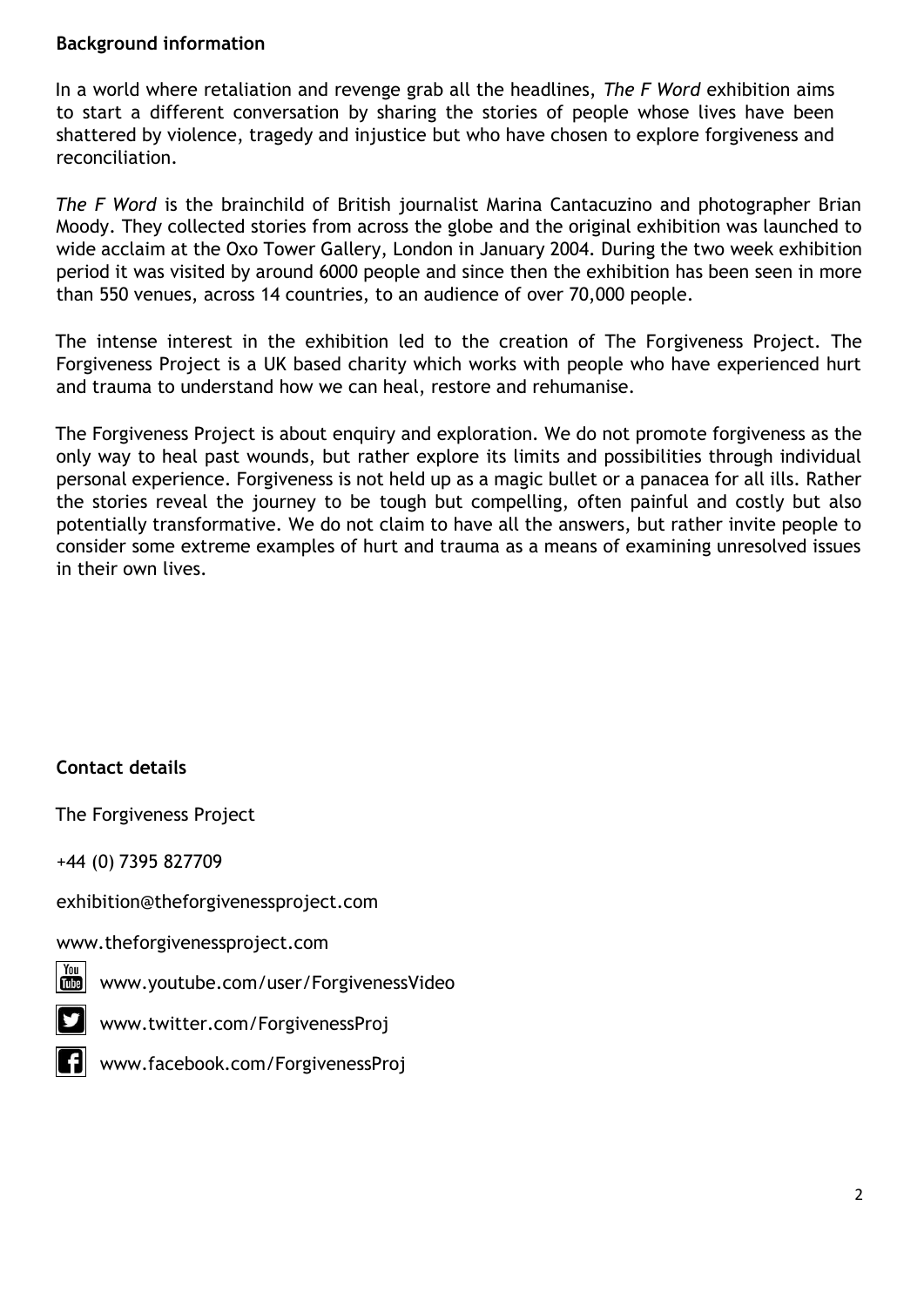# **Hiring the exhibition in the UK**

There are three editions of the exhibition for hire in the UK, each in a different format. All formats are charged at a weekly rate of £400.

## **1. Stand exhibition:**



A free standing exhibition (including 12 metal stands).

Includes 23 stories and 2 introduction panels = 48 panels in total.

The stand exhibition is substantial and heavy.

It requires a small van and a minimum of two strong people to transport and assemble.

#### **Dimensions when packaged:**

6 x boxes 80 cm x 70 cm x 15 cm (approx. weight 30 kg each) 4 x bags approx. 2 m x 0.5 m (approx. weight 10 kg each)

**Dimensions when assembled:** 12 x stands 2 m wide x 0.5 m deep **Stories included (see stories page on website for details):** 

- 1. Eva Kor
- 2. Bud Welch
- 3. John Carter
- 4. Ginn Fourie/Letlapa Mphahlele
- 5. Sammy Rangel
- 6. Camilla Carr/Jon James
- 7. Jo Berry/Pat Magee
- 8. Samantha Lawler
- 9. Katy Hutchison/Ryan Aldridge
- 10. Gill Hicks
- 11. Wilma Derksen
- 12. Robi Damelin
- 13. Assaad Emile Chaftari
- 14. Linda Biehl/Easy Nofemela
- 15. Arno Michaelis
- 16. Marian Partington
- 17. Mary Johnson/ Oshea Israel
- 18. Shad Ali
- 19. Ghazi Briegeith/Rami Elhanan
- 20. Mary Kayitesi Blewitt
- 21. Jean Paul Samputu
- 22. Ray Minniecon
- 23. Hanneke Coates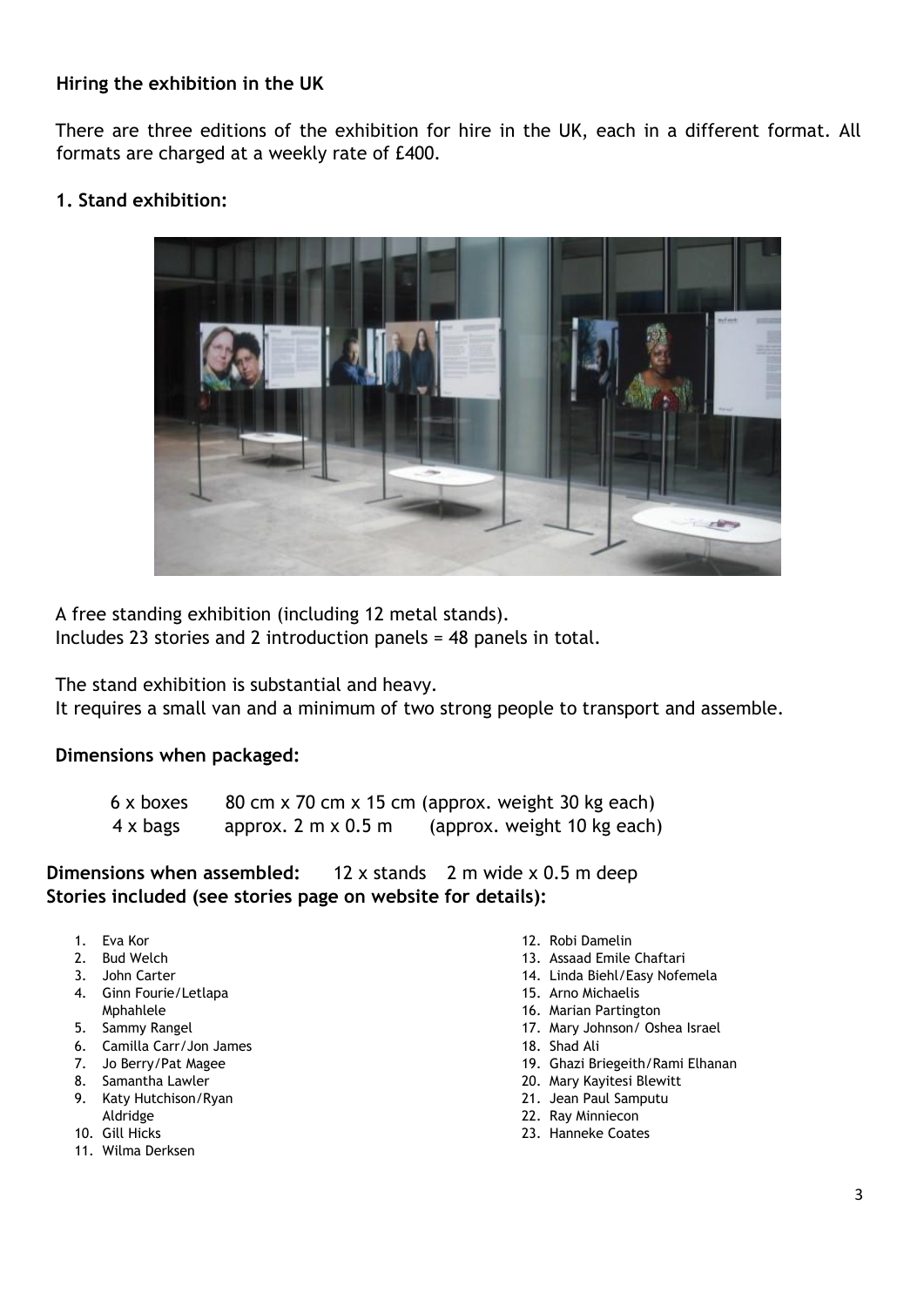# **2. Tower exhibition:**





Includes 22 stories and 1 introduction panel. 6 free standing panelled square towers.

The tower exhibition is packaged in 8 reasonable heavy boxes and ideally requires two people to carry, especially if up and down stairs. The boxes will fit in most estate cars or in a small van.

**Dimensions when packaged:** 8 x boxes 79 cm x 78 cm x 14.5 cm

**Dimensions when assembled:** 6 x towers 195 cm high x 65 cm x 65 cm

**Stories included (see stories page on website for details):** 

- 1. Intro panel
- 2. Alistair Little
- 3. Andrew Rice
- 4. Azim Khamisa & Ples Felix
- 5. Bassam Aramin
- 6. Bud Welch
- 7. Camilla Carr & Jon James
- 8. Celia McWee
- 9. Eva Kor
- 10. Ghazi Briegeith & Rami Elhanan
- 11. Gill Hicks
- 12. Ginn Fourie & Letlapa Mphahlele
- 13. Jo Berry/Pat Magee
- 14. John Carter
- 15. Katy Hutchison & Ryan Aldridge
- 16. Khaled al---Berry
- 17. Linda Biehl & Easy Nofemela
- 18. Marie Fatayi---Williams
- 19. Mary Blewitt
- 20. Phyllis Rodriguez & Aicha el‐Wafi
- 21. Richard McCann
- 22. Simon Wilson
- 23. Sue Hanisch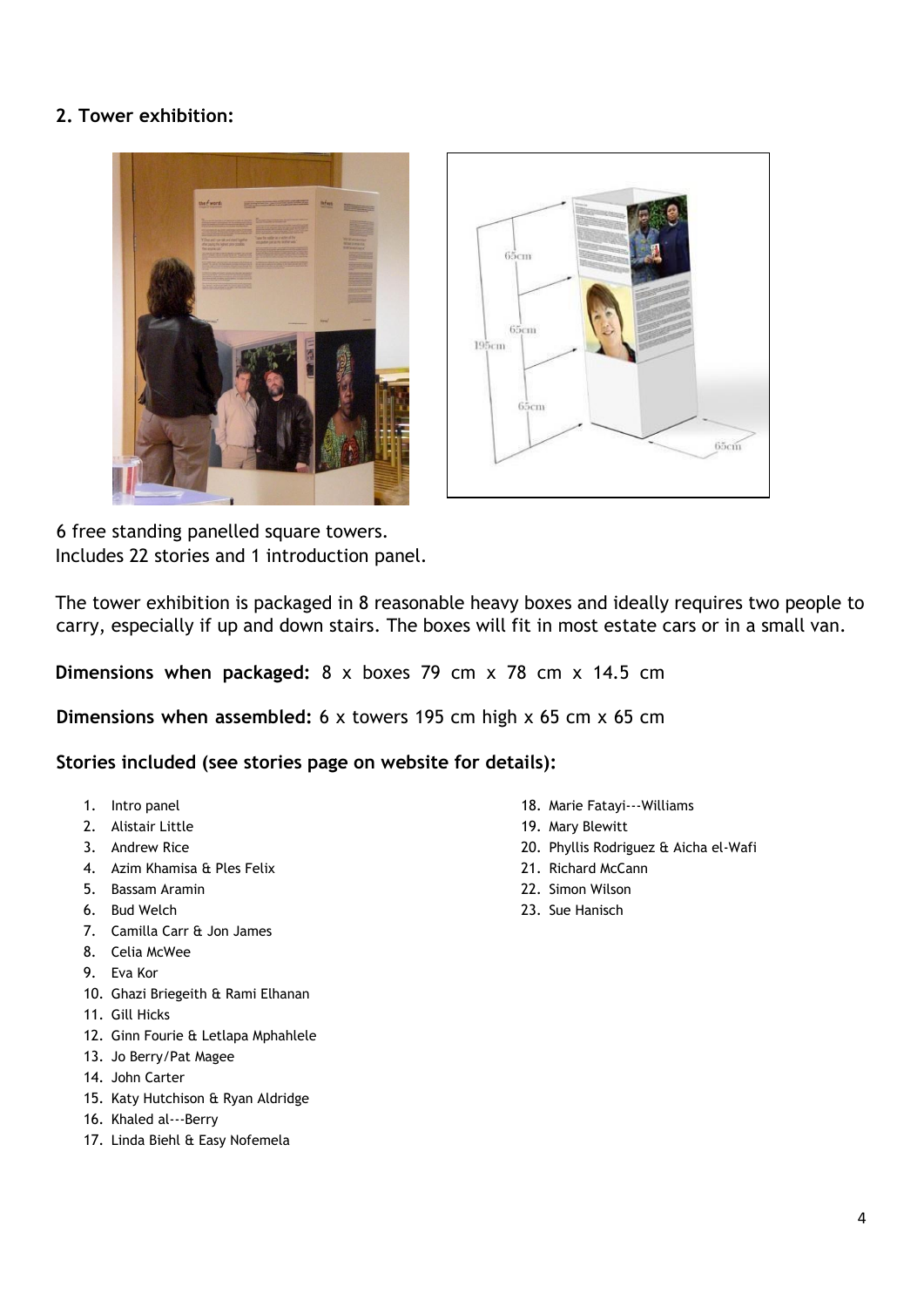## **3.Laminated exhibition**



A lightweight version of the exhibition comprising of 26 stories and 1 introduction panel on laminated sheets of card (52 panels altogether).

Panels are A2 in size (42 x 59.4 cm), and come in a portfolio folder.

The panels need to be attached to walls/exhibition stands (not supplied) with adhesive velcro (not supplied but easily obtainable from DIY stores).

#### **Stories included (see stories page on website for details):**

- 1. Intro panel
- 2. Andrew Rice
- 3. Azim Khamisa/ Ples Felix
- 4. Bjørn Ilher
- 5. David Rogers
- 6. Debbie McLeland
- 7. Eric Lomax
- 8. Ghazi Briegeith /Rami Elhanan
- 9. Jo Berry/Pat Magee
- 10. John Carter
- 11. Katy Hutchison & Ryan Aldridge
- 12. Kemal Pervanic
- 13. Leatitia van Loggerenberg
- 14. Linda Biehl /Easy Nofemela
- 15. Magdeline Makola
- 16. Margaret Foxley
- 17. Marian Partington
- 18. Mary Blewitt
- 19. Mary Foley
- 20. Michael Lapsley
- 21. Matthew Shurka
- 22. Peter Woolf/Will Riley
- 23. Ray Minniecon
- 24. Rebecca DeMauro
- 25. Tim and Grace Idowu
- 26. Yulie Cohen